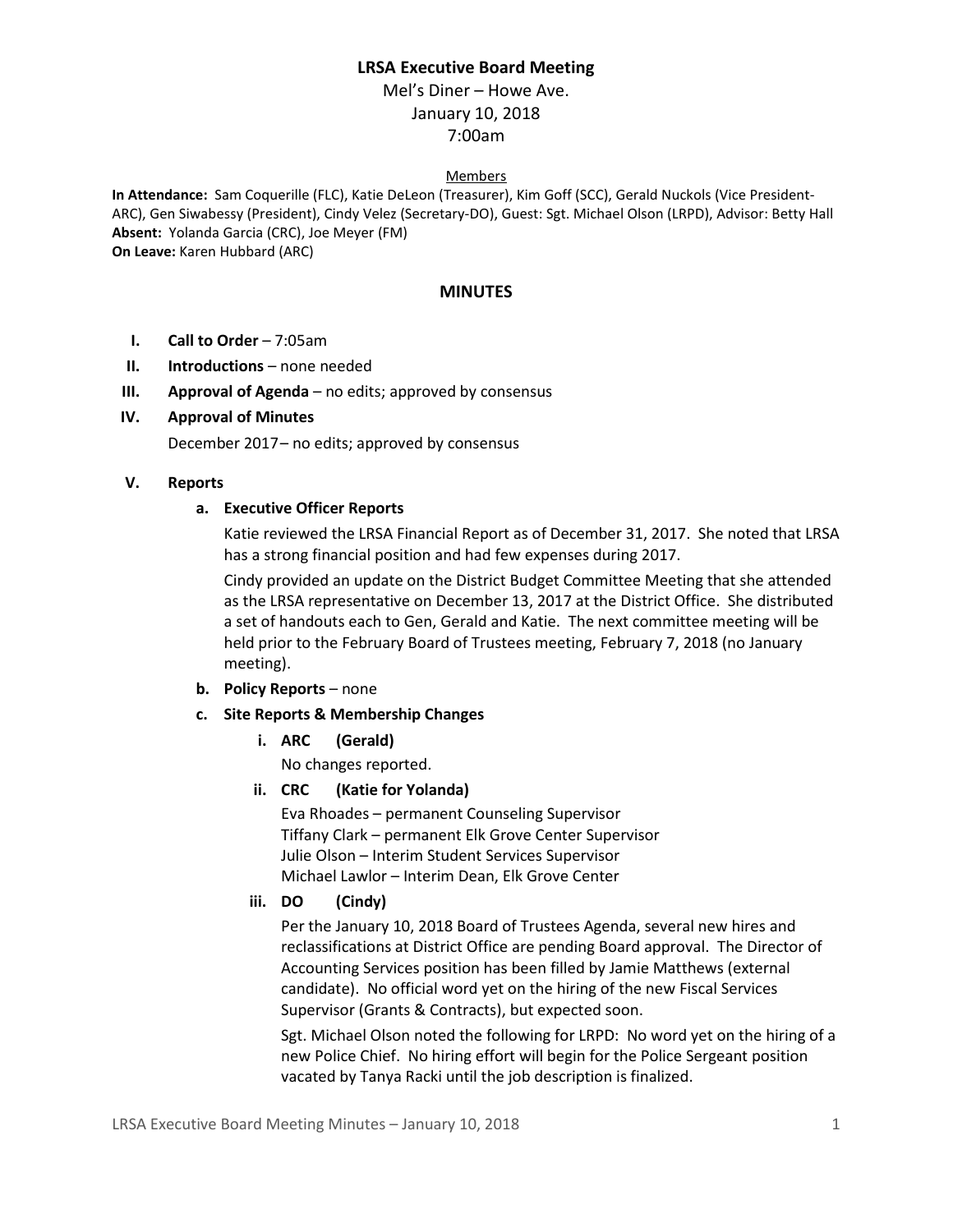# **iv. FLC (Sam)**

No changes other than Melanie Dixon moving to her new position as AVC, Educational Services and Student Success at District Office.

### **v. FM (Joe - absent)**

No report

### **vi. SCC (Kim)**

CalWorks Supervisor (Ramona) going on extended leave New Dean for Behavioral & Social Sciences Currently, no Dean for A&R

#### **d. Committee Reports**

### **i. LRSA Job Description Review**

Gen reported that the last committee meeting was held in December. The Police Sergeant job description was finalized and distributed to LRPD members for review. The committee will resume their review of the Business Services Supervisor job family at the next meeting.

### **VI. Action Items** – none

### **VII. Discussion Items**

### **a. LRSA Spring Training**

Gen suggested the possibility of pairing the spring training event with a membership dinner. Betty noted that March 14-16 should be avoided as these are the dates of the spring IBA session. One possible topic was suggested for the training: Evaluations (LRSA & LRMA). Gen asked everyone to think of additional topics before the February meeting.

### **b. LRSA Contract Negotiations**

Gen provided handouts of comments members made via the Google Docs. She asked the Board to review and submit ideas for discussion at the February meeting. She noted that the negotiating committee will develop the final list of discussion items to be addressed on behalf of the membership. The LRSA negotiating committee consists of the following members:

Gen Siwabessy, LRSA President Gerald Nuckols, LRSA Vice President Katie Deleon, LRSA Treasurer Cindy Velez, LRSA Secretary Josef Meyer, FM Representative Sam Coquerille, FLC Representative

LRSA Collective Bargaining Agreement 2018-2021 Schedule Highlights:

- Nov 2017 LRSA membership comments collected
- Dec 2017 LRSA Board submits Sunshine Letter to District Management
- Jan 2018 LRSA Sunshine Letter included as an agenda item at the Board of Trustees Meeting; open for public comment
- Feb-Mar 2018 Contract negotiations between LRSA and District Management